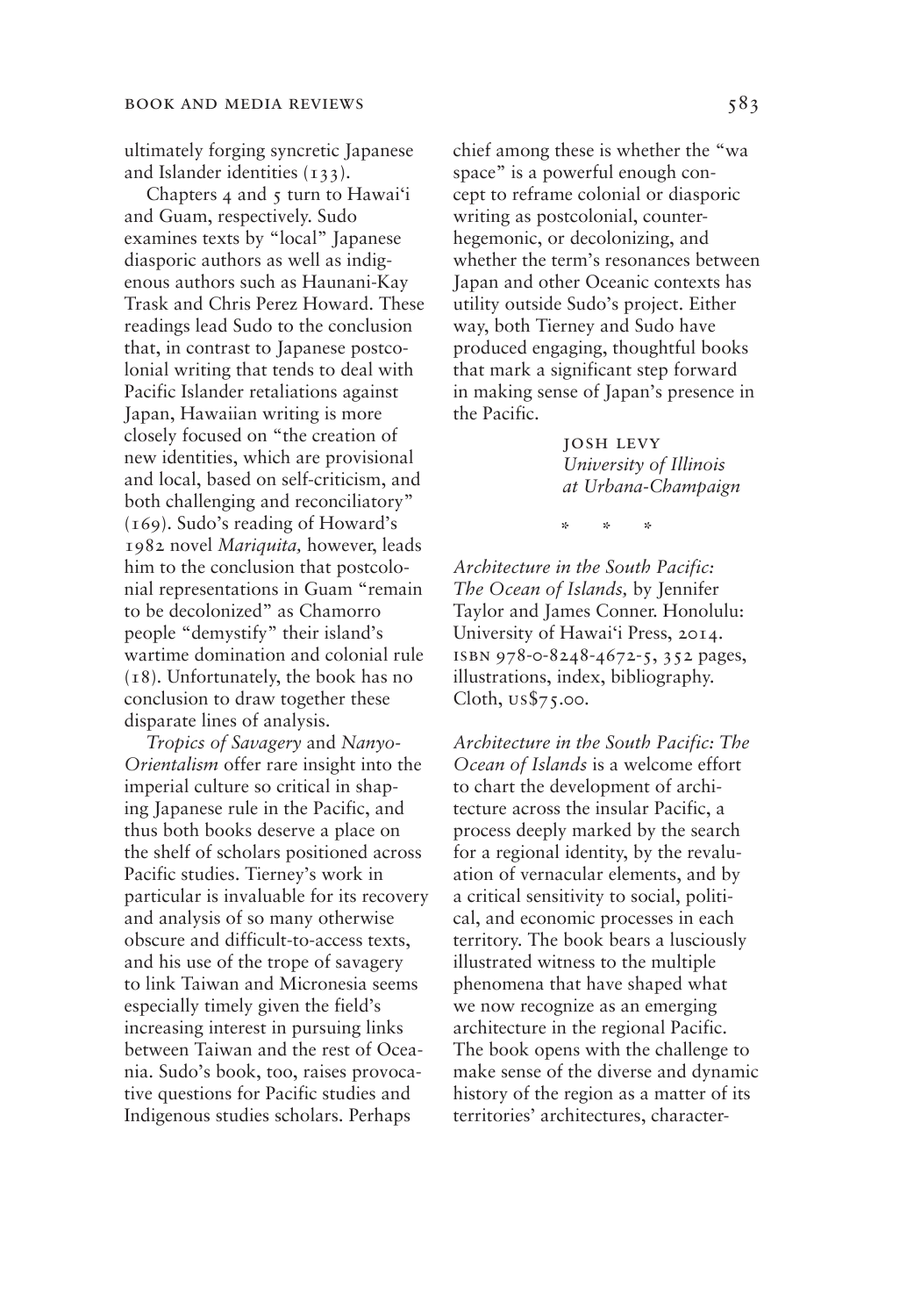ized by "architecture of acceptance . . . not of resistance"  $(5)$ . The pragmatic and aesthetic need to respond to the region's oceanic context, geographical conditions, and the changing climatic and cultural factors make this last statement key to understanding the profound distinctiveness of Oceania's established and emerging architectures in an era of increasing globalization.

Among other notable accomplishments, authors Jennifer Taylor and James Conner should be commended for bringing a conversation about the architectonic transformations of highly urbanized island communities in the grasp of sometimes startling transnational development and global capital projects into conversation with historically rooted architectural influences across the South Pacific including French Polynesia, New Caledonia, Solomon Islands, Vanuatu, Fiji, the Cook Islands, American and Western Sāmoa, Tonga, and Wallis and Futuna. All of these locations and their respective capitals serve to illustrate the diversity of this area in terms of a structural response to development and urbanizing pressures. The authors illuminate well the significance of the different experiences of the Pacific countries and territories as they became embroiled in development processes made material through architectural practice. This approach allows us to understand the architecture of these islands as manifesting a dynamic response to numerous forces.

Colonialism and the influence of the respective colonizing countries, the militarization of some islands, the strong development of tourism, economic growth, and internal social and political processes have all shaped urban and architectural realities across the region. With respect to such dynamics, the book moves across very different fields—sometimes away from the purely architectural—but presents an understanding of regional architecture as the result of a juxtaposition of situations, conditions, and human groups. Similarly, the examination of elements beyond the merely constructive helps to fashion a more inclusive idea of architecture in the region, including the landscape, urban infrastructure, and vegetation.

Tourism, now the primary economic activity in many of these territories, is among the main factors that have influenced architectural development and practice in the Islands, including a profound change in the use of space. Of course, the most notable examples of this are found in the big hotels and resorts, which can serve as landmarks for both local purposes and transient visitors' most memorable experiences. Intriguingly, this new reality has strongly promoted the "rescue" of local styles that can be redeployed as attractive tourism products locally, but it has also promoted the export of these styles among the different islands entangled in the larger capital and development project of regional tourism. However, tourism development has also been different in each island and is strongly related to the strategic location of the territories and the existence of airport infrastructure and routes established by the airlines. The result has been strong economic growth in some islands, also manifested in greater architectural production.

In general, the authors observe that regions with higher levels of economic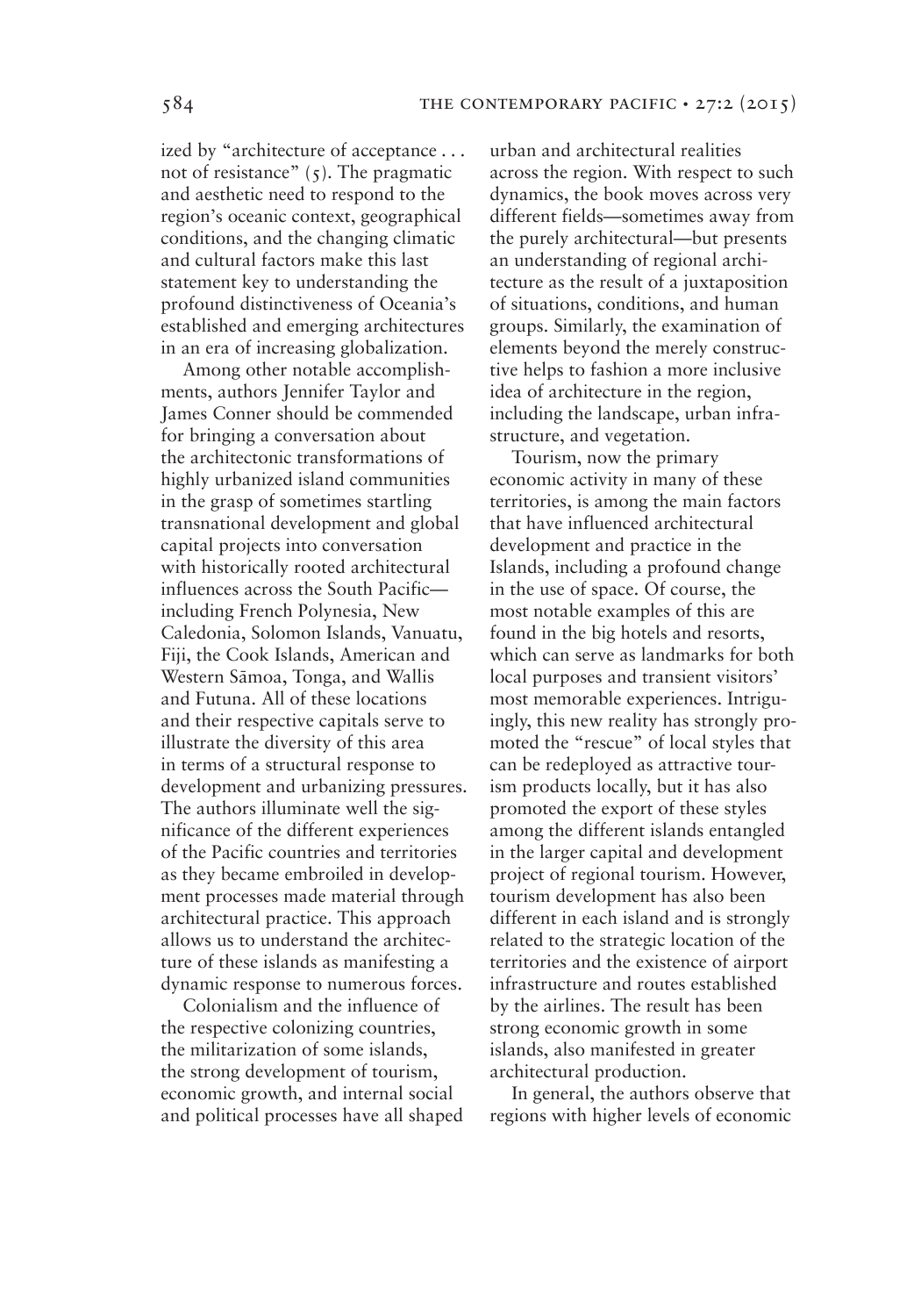development—whether from tourism, mining, or other industries—have higher levels of architectural westernization, while less developed areas have retained more of their traditional ways of life and building systems. At the same time, the intensive development of tourism as well as the strong urbanization of some islands has resulted in harmful effects on the environment, from which has emerged a new concern demanding more sustainable solutions and enhanced protection of ecosystems. Such demands are also manifested in the architecture of the islands through climate-controlled buildings and vernacular rescue techniques to reduce impacts, memorable examples of which are observed in French Polynesia.

Islands in the South Pacific are characterized by strong local cultures, a systematic loss of traditional building techniques, and a lack of Western technologies and skilled labor that have been decisive in the development of architecture. The book includes works of remarkable architecture across the region, delivering essential elements necessary to understand the concepts of style and space in local architecture. The selection of works shows the persistence of certain characteristic features—such as large roofs, terraces, and local materials that were used to build an architectural language with a new sensitivity—that rescue vernacular techniques and whose styles are deeply rooted in traditional fale, hale, or fare.

An important section of the volume is devoted to buildings of the second half of the twentieth century. Belonging to a postcolonial era, the big and sometimes brash iconic buildings in

capitols across the region strongly reflect the search for an identity through the rescue of vernacular elements. Among the emblematic buildings that reflect this search, the authors identify public buildings as structures of legislative and executive authority, which sometimes reflect the colonial past and sometimes manifest a new political autonomy; hotels as symbols of the booming tourism economy, which also embody the fantasy of Polynesia; and churches as centering landmarks that dominate the landscape and literally make visible the strong influence of the missions across the regions' islands, notwithstanding the diversity of religions that characterizes them. All of these buildings stand out as architectural laboratories reflecting social, cultural, and economic changes as well as the aspirations of the territories. Here is shown with greater force the search for an identity but also, in many cases, the cultural loss that many islands have suffered. A notable example of religious architecture using local materials and construction systems are the coral churches of the Cook Islands and Wallis and Futuna.

Another of Taylor and Conner's splendid contributions in this volume is the renewed focus on the actors who have shaped the region's architecture. The authors' attention to the architects, urban planners, politicians, and various characters who have played a role in erecting the material contexts—public and private, domestic and civil—significantly offers readers a chance to engage with the development of local forms through the very personal stories behind them. These figures reveal